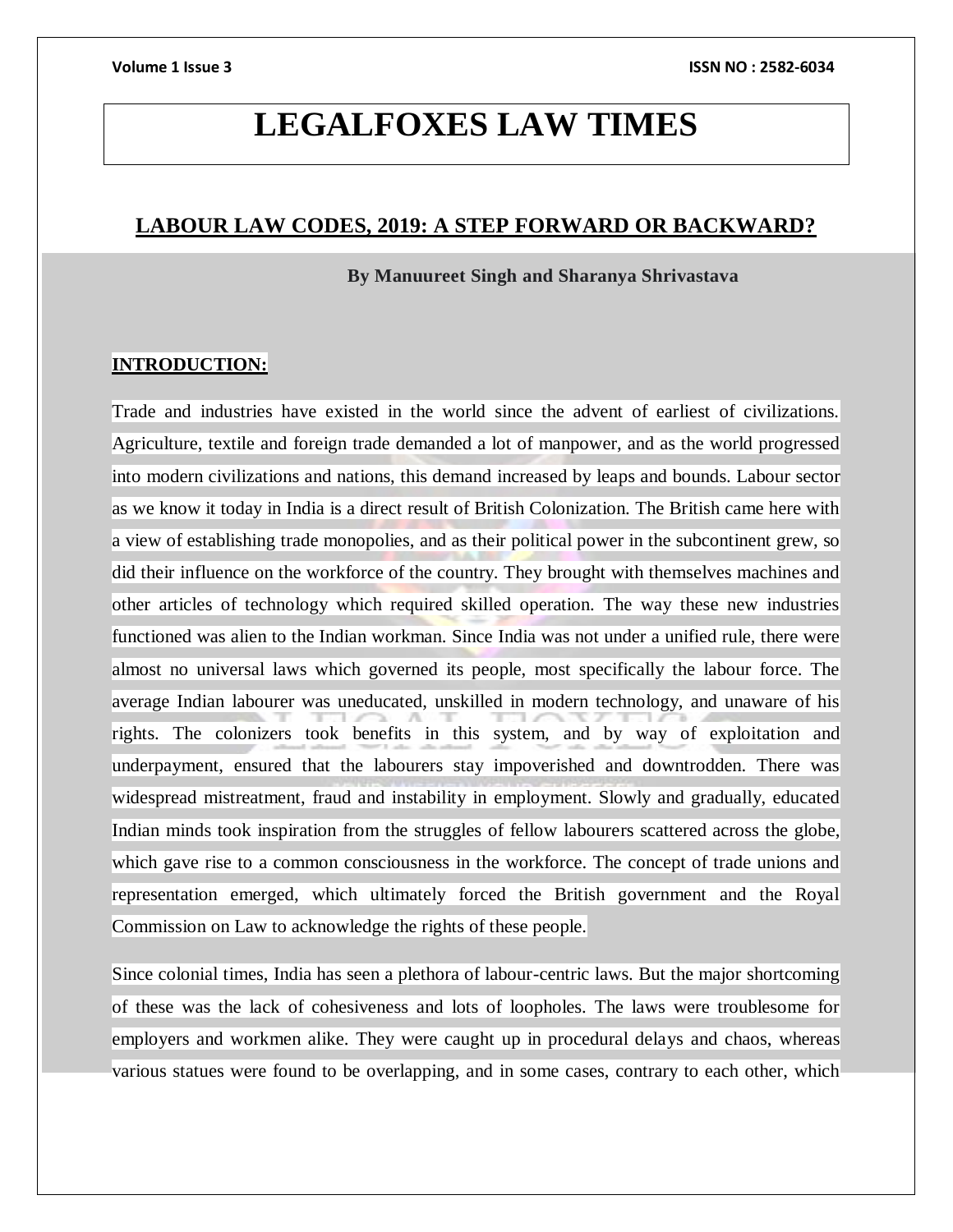caused much confusion. Although some of these laws have been amended, yet these fallacies could not be effectively done away with.

Consequently, the Parliament in 2019 decided to attempt to remedy this problem by enacting various codes on labour laws. These codes are more specific, and have unified a lot of preexisting statues, which will prove to be immensely helpful in doing away with arbitrariness. The aim of these codes is to individually improve each aspect of labour law, and collectively provide for a comprehensive and reformed law system for the labour force in both organized and unorganized sectors. This article is an attempt to study the new codes, and critically analyze the benefits and shortcomings of them, individually as well as collectively.

#### **I. CODE ON WAGES ACT, 2019**

Labour laws in India have traditionally been governed by multifarious and fragmented legislations, both at the central and state level. With a view to harmonize and consolidate the various legislations pertaining to wages, the Ministry of Labour and Employment first introduced the Code on Wages Act in the Lok Sabha on August 10, 2017, which lapsed. The Code on Wages Act, 2019 was reintroduced in the Lok Sabha on July 23, 2019 and gained presidential assent on August 08, 2019 after getting passed in both houses of the Parliament.

The Code on Wages Act, 2019 has unified and subsumed four different acts, namely:

- i. The Payment of Wages Act, 1936; ILLY OUR SUCCESS
- ii. The Minimum Wages Act, 1948;
- iii. The Payment of Bonus Act, 1965;
- iv. The Equal Remuneration Act, 1976.

The implementation of the Code is expected to have wide ranging implications for a majority of industries, and it is therefore crucial to understand the key aspects of the Code and how they differ from the previous regulations.

#### **BACKGROUND**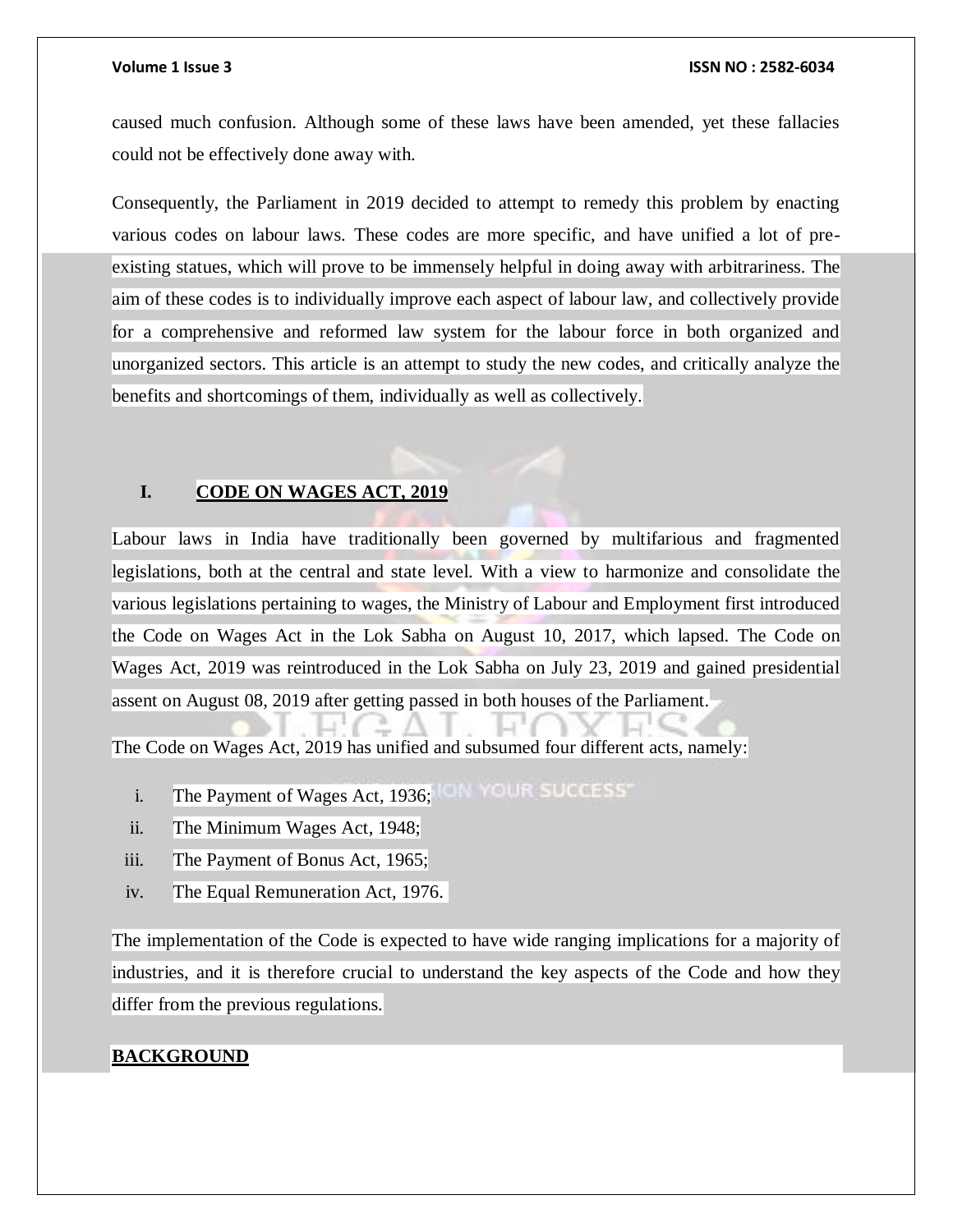The complexity and rigidity of Indian labor laws are a major impediment to investments and growth of business in India. Under the Constitution of India, certain labor and labor welfare matters are matters within the concurrent list, meaning that both the central and state government can legislate on the same. As a result, there are more than 50 Central and over 200 State labor laws governing various aspects of labor and employment matters in India, many of which are outdated. Consequently, there is much uncertainty on the applicability of labor laws, which depends on various factors including workforce threshold, wage ceiling, type of establishment, and varying definitions of employees, wages, etc. in each statute. This often leads to difficulties in the implementation of the statutes resulting in protracted litigation and also employers having to grapple with various procedural requirements while also ensuring substantive compliance.

Given this background, the consolidation of labor laws is seen as a key step towards promoting inclusive growth, investments, and business in India.

#### **SALIENT FEATUERS OF THE WAGE CODE**

- 1. The Code has modified the definition of "employee" from the extant definition as contained under the Minimum Wages Act, 1948. Under the Minimum Wages Act, 1948; "employees" were restricted to workers in certain specified categories of scheduled employment which under the Code has been extended to all types of establishment, irrespective of whether it falls under the organized or the unorganized sector. This implies that the benefits under the Code with respect to payment of wages and minimum wages extend to all employees, including those engaged in skilled, semi-skilled or unskilled, manual, operational, administrative, technical or clerical work, and irrespective of whether the terms of employment have been expressly conveyed or merely implied, $\frac{1}{2}$ therefore widening the ambit considerably. This development is especially beneficial to the large number of workers in India's unorganized sector, who often do not have written contracts to rely on.
- 2. Furthermore, "wages" have also now been given a unified structure as opposed to the varying definitions stipulated under the Minimum Wages Act, 1948, the Payment of

 $\overline{a}$ <sup>1</sup>Section 2(k), Code on Wages Act, 2019.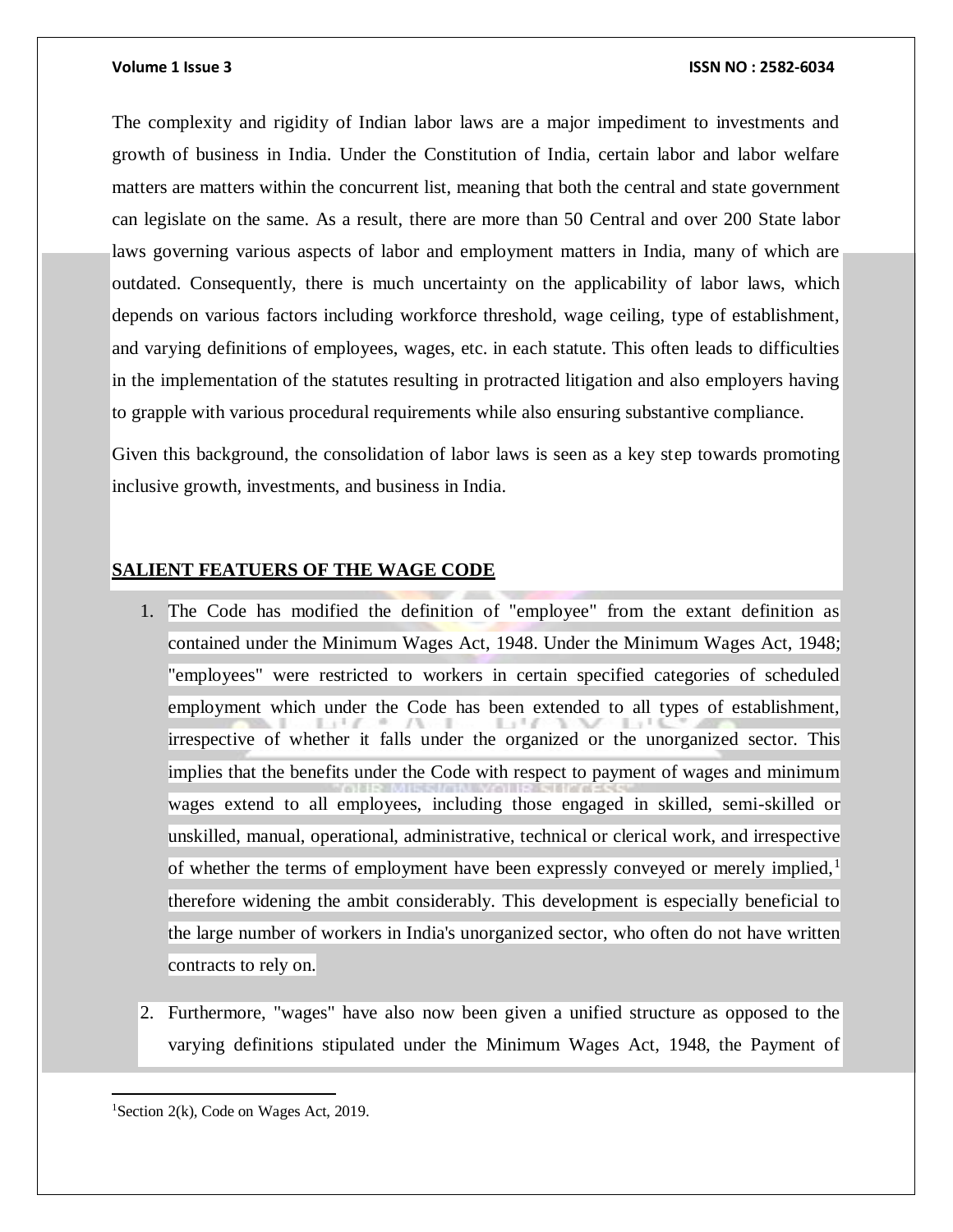Wages Act, 1936 and the Payment of Bonus Act, 1965. The definition of "wages" under the Code encompass

- (i) basic pay;
- (ii) dearness allowance; and
- (iii) retaining allowance and categorically excludes components such as statutory bonus, value of house accommodation, overtime, gratuity, etc. unless such exclusions exceed more than 50% of all remuneration, in which case the amount which exceeds 50% shall be considered as remuneration and be added to the wages thereof.<sup>3</sup>This concretization of the concept of wages under the Code also correspondingly impacts equal remuneration. Under the Equal Remuneration Act, 1976, the definition of "remuneration" left room for ambiguity and included basic wage and any additional emoluments whatsoever payable to a person employed in respect of employments or work done.<sup>4</sup>This is in contrast to the clarity brought about under the Code, which has specified the components that will constitute wages under its new harmonized definition for the purpose of determining equal remuneration to all genders.
- 3. The Code has also introduced the concept of "floor wages" which will be fixed on the basis of the minimum living standards of a worker within the relevant geographical area,<sup>5</sup> and where the minimum rate of wages fixed by the respective State Government is higher than the floor wage, then the former shall be retained.<sup>6</sup>
- 4. Furthermore, the Code has also prescribed the appointment of a single authority namely the Inspector-cum-Facilitator for the effective implementation of this Code. The Inspector-cum-Facilitator shall be assigned by the State Government for the establishments in a given geographical area and has been granted the power to *inter alia* advice employers and workers on various compliances under the Code, inspect the

 $2$ Section 2(y), Code on Wages Act, 2019.

 $3$ Section 2(y), Code on Wages Act, 2019.

 $4$  Section 2(g), Equal Remuneration Act, 2019.

<sup>5</sup>Section 9(1), Code on Wages Act, 2019.

<sup>6</sup>Section 9(2), Code on Wages Act, 2019.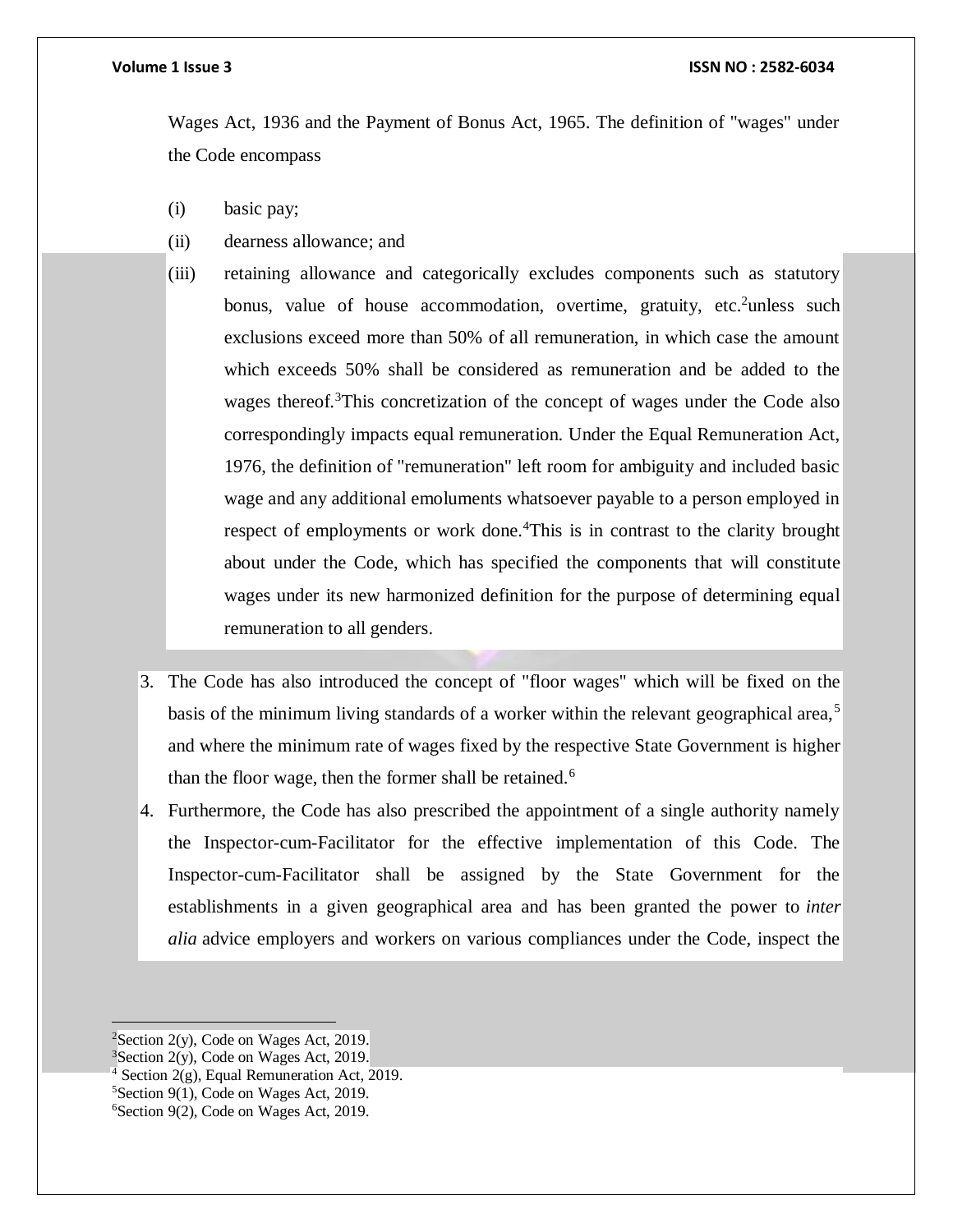establishments to ensure conformity with the provisions of the Code and examine any person found in the premises of the establishment.<sup>7</sup>

#### **CRITICAL ANALYSIS**

The Wage Code is being hailed as a historic step towards labor reforms and ease of doing business in India without diluting any basic rights of employees. The Wage Code aims for enforcement of labor laws with transparency and accountability, and it is expected to reduce the cost of compliance for employers significantly. However, the Wage Code is still more of an amalgamation of existing statutes and does not address new-age forms of employment and engagement such as flexi-time, work from home, dual hatting, aggregator models, multiple employers/freelancing, etc. The efforts of the central government could also be undone with the state governments promulgating multiple state amendments and varying state rules, which would again result in employers having to comply with multiple statutory requirements across states.

### **II. OCCUPATIONAL SAFETY, HEALTH AND WORKING CONDITIONS CODE BILL, 2019**

The Code proposes various amendments to the workplace laws that regulate the occupational safety, health and working conditions of people employed in various sectors and industries. It also focuses on ensuring the safety, health, as well as the welfare of every worker. This is essential for the economic growth of the entity, and more importantly, the country. After all, only a healthy workforce will be able to deliver the desired level of productivity in the workplace.

The Code simplifies, subsumes and transforms the provisions of 13 existing central labour legislations, including:

- i. The Factories Act, 1948.
- ii. The Mines Act, 1952.
- iii. The Dock workers (Safety, Health and Welfare) Act, 1986.

7Section 51(5), Code on Wages Act, 2019.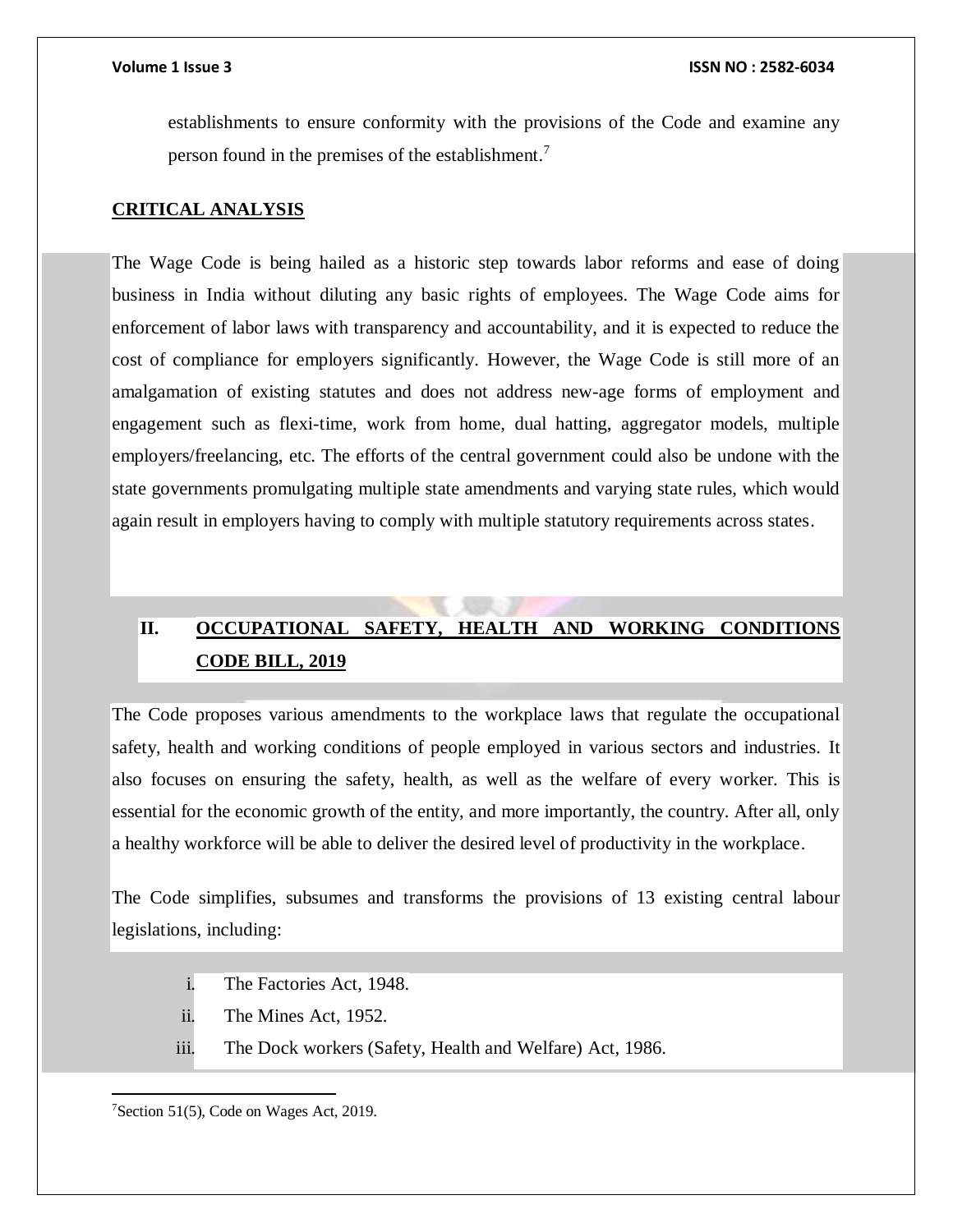- iv. The Building and Other Construction Workers (Regulation of Employment and Conditions of Service) Act, 1996.
- v. The Plantations Labour Act, 1951.
- vi. The Contract Labour (Regulation and Abolition) Act, 1970.
- vii. The Inter-State Migrant Workmen (Regulation of Employment and Conditions of Service) Act, 1979.
- viii. The Working Journalist and other News Paper Employees (Condition of Service and Misc. Provision) Act, 1955.
	- ix. The Working Journalist (Fixation of rates of wages) Act, 1958.
	- x. The Motor Transport Workers Act, 1961.
- xi. Sales Promotion Employees (Condition of Service) Act, 1976.
- xii. The Beedi and Cigar Workers (Condition of Employment) Act, 1966.
- xiii. The Cine Workers and Cinema Theater Workers Act, 1981.

#### **SALIENT FEATURES**

### **1. Applicability of the Code:**

- a. All establishments where any industry, trade, business, manufacture or occupation is carried on in which 10 or more workers are employed; or
- b. a factory, motor transport undertaking, newspaper establishment, audio-video production, building and other construction work or plantation in which ten or more workers are employed; or
- c. a mine or dock work.

Therefore, services sector, manufacturing and any other business or trading activity will all be regulated under one common Code.

#### **2. Common & Mandatory Registration/ Notice of closure:**

 The Code provides for a common registration for an establishment instead of separate registrations under the existinglaws.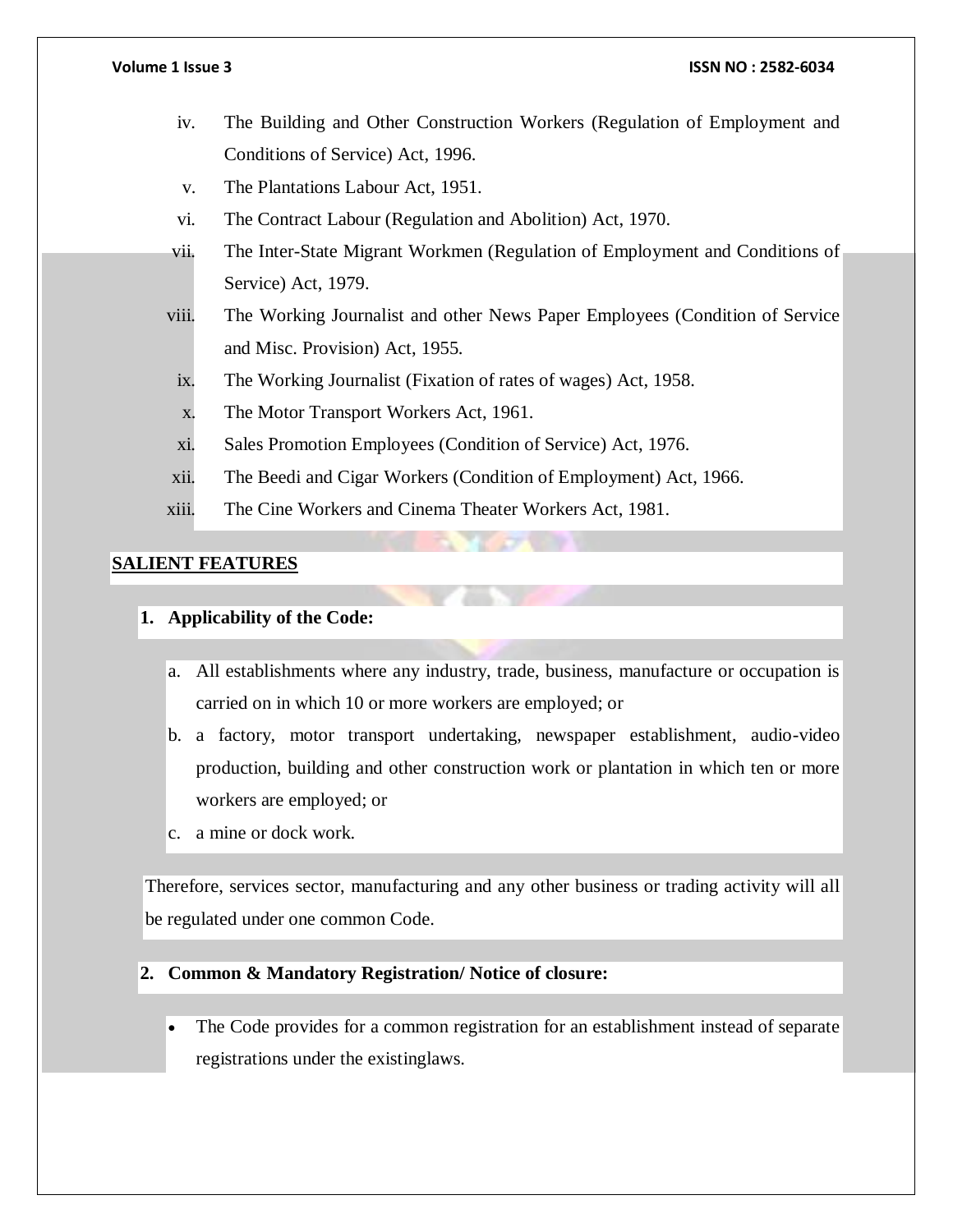- An employer is not permitted to engage employees if his establishment is unregistered, or its registration has been cancelled.
- An employer can apply for a common license for operating a factory and for engaging contract labour.
- Employer should notify the registering officers of closure of their establishment and certify payment of dues to all employed workers.<sup>8</sup>

### **3. Authorities / Advisory Boards:**

- In addition to registering officers with whom the establishments need to register, the Code also provides for appointment of Inspector-cum-Facilitators, Medical Officers, safety committee etc., for effective enforcement of the Code. $9$  In addition to the powers relating to inspection, search, inquiry, seizure etc., Inspectors are also empowered to supply information and sensitize employers and workers on provisions of the Code.
- The Code has empowered the Inspectors to conduct web-based inspections.  $10$
- The Code has also allowed the Central and the State Government to constitute the National and State Occupational Safety and Health Advisory Boards at their respective levels.

**ELOSTEO** 

### **4. Duties of Employers/Employees:**

 $\overline{a}$ 

- The Code has imposed certain responsibilities on employers, for instance, providing a safe and healthy working environment free from hazards, compliance with health and safety standards, provision of free annual health examinations, disposal of e-waste, compulsory reporting of accidents and diseases, etc. $^{11}$
- Employees are also required to cooperate with their employers in meeting the provisions of the Code and to report any unhealthy or unsafe working situation to the employer.

 $T \cap \cap \cap \cap T$ 

<sup>&</sup>lt;sup>8</sup> Section 3(5), Occupational Safety, Health and Working Conditions Code, 2019.

<sup>&</sup>lt;sup>9</sup> Section 34(1), Occupational Safety, Health and Working Conditions Code, 2019.

 $10$  Section 34(10), Occupational Safety, Health and Working Conditions Code, 2019.

 $11$  Section 6, Occupational Safety, Health and Working Conditions Code, 2019.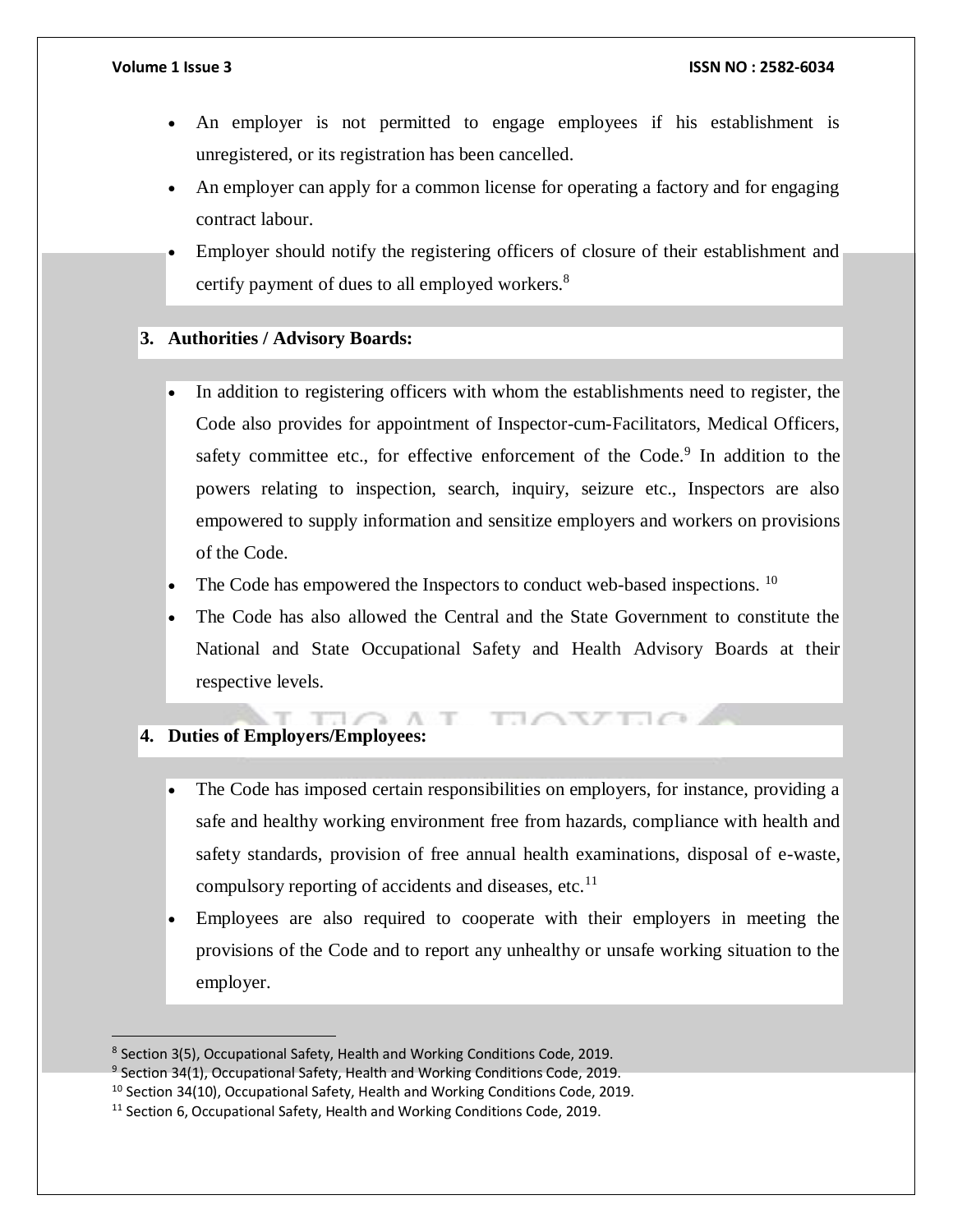- Certain additional requirements have been prescribed specifically for persons engaged in manufacturing, import or installation of articles used in establishments. No untested articles are permitted to be deployed in establishments, whether imported or manufactured in India. Providers can rely on importing country standards, if available, prior to providing articles for use and deployment in establishments.
- The Code makes it mandatory for all employees to be given appointment letters.<sup>12</sup>

### **5. Special Provisions for Factories:**

- Government can declare any place wherein manufacturing process is being carried out as a factory, and for any persons working at such premises to be classified as workers.
- The Code allows maintenance of registers and the filing of returns in an electronic form. $13$
- As opposed to the earlier threshold of 30 women workers prescribed under the Factories Act, a creche facility is now required to be provided by all establishments (including factories) where more than 50 workers are ordinarily employed.

#### **6. Provisions for Women Employees:**

- The Code enables consenting women to work beyond 7 PM and before 6 AM subject to the employer's compliance with the conditions relating to safety, holidays and working hours to be prescribed by the Government.<sup>14</sup>
- Government can prohibit employment of women in some operations that are dangerous for their health and safety.

#### **7. Special Provisions for Contract Labour:**

 $\overline{a}$ 

 The Code has introduced the concept of 'work specific license' for contractors, if they do not meet the criteria to be prescribed by the Government for grant of license for

<sup>&</sup>lt;sup>12</sup> Section 6(f), Occupational Safety, Health and Working Conditions Code, 2019.

<sup>&</sup>lt;sup>13</sup> Section 33(d), Occupational Safety, Health and Working Conditions Code, 2019.

<sup>&</sup>lt;sup>14</sup> Third Schedule, Occupational Safety, Health and Working Conditions Code, 2019.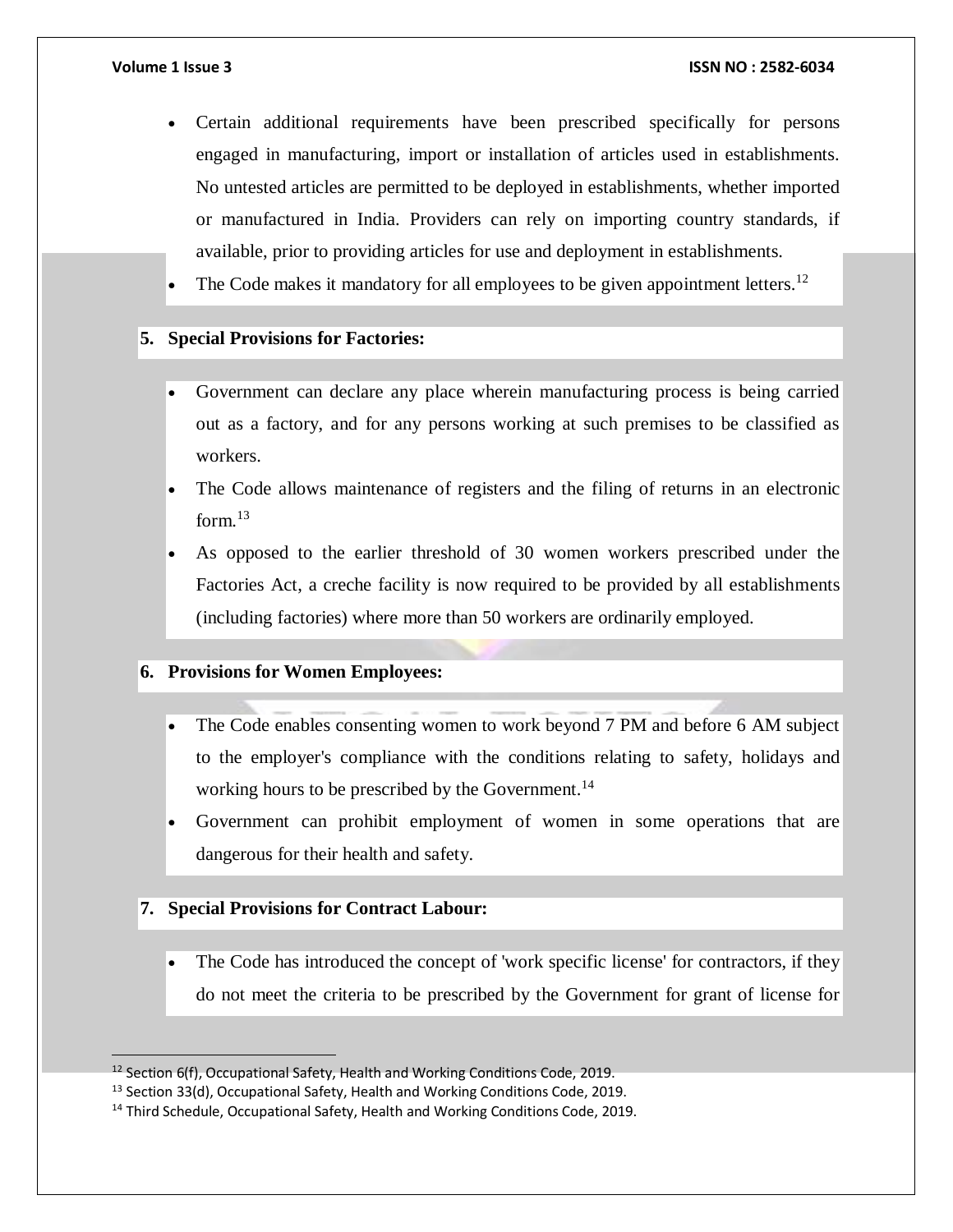supply of contract labour or for execution of work through contract labour. This work specific license will serve the needs of project – specific contract labour deployment.

- Contractors will be required to submit work order information to the Government, prior to supplying contract labour or executing contract labour arrangements with principal employers.
- The contractor or principal employer has to submit an experience certificate to each contract labour on annual basis, specifying details of work done.<sup>15</sup>
- If a principal employer engages any contract labour through an unlicensed contractor, then such contract labour shall be deemed employee of the principal employer.
- The Government is entitled to notify certain operations for which contract labour cannot be deployed.

### **8. Penalties | Remedies:**

- To act as a deterrent against non-compliance, more stringent penal provisions have been introduced. For instance, monetary penalty of up to INR 20 lacs is applicable if an employer breaches any provisions of the Code, which is not otherwise subject to a specific penalty. $16$
- Specific penalties for varied offences have been given under the Code. For example, if a person fails to comply with the Code and such failure results in an accident causing death or serious bodily injury to a person, the offender is punishable with imprisonment up to 2 years, along with monetary fine.<sup>17</sup>
- In case of any accident or serious bodily injury, courts have been empowered to grant a portion of fine (not less than 50%) to the victim or his/her legal heirs.
- Further, other offences such as an attempt to willfully prevent an Inspector from discharging his duties or failure to produce documents or failure to comply with any requisition or order issued, is punishable with imprisonment which may extend up to 3 months, fine of INR 1 lac, or both. Similarly, failure to prepare registers or to

<sup>15</sup> Section 56, Occupational Safety, Health and Working Conditions Code, 2019.

<sup>&</sup>lt;sup>16</sup> Section 87, Occupational Safety, Health and Working Conditions Code, 2019.

<sup>&</sup>lt;sup>17</sup> Section 96, Occupational Safety, Health and Working Conditions Code, 2019.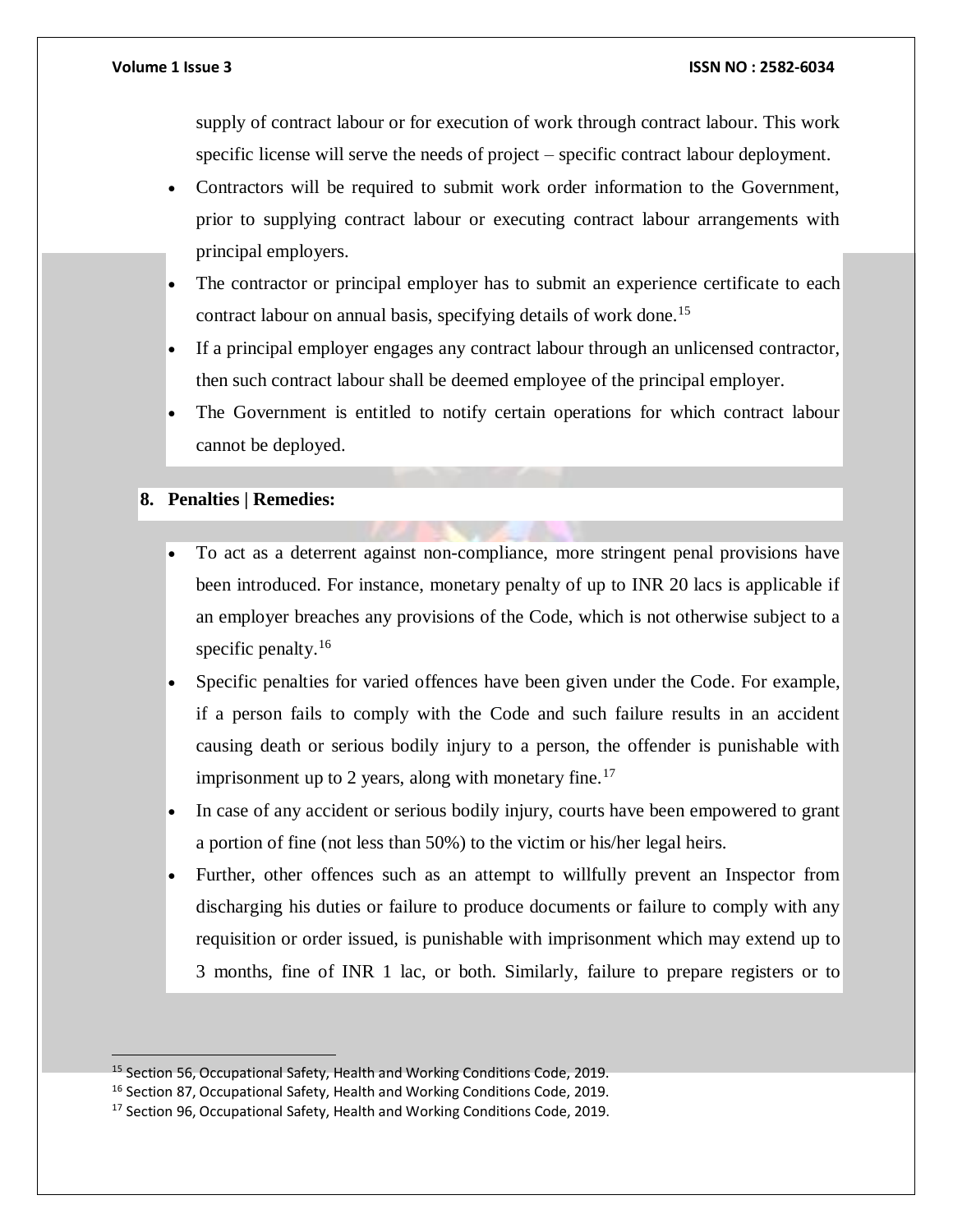submit them is punishable with fine up to INR 1 lac for the first offence and up to INR 2 lacs for the second offence.

- Exemption from liability is available for persons in-charge if they are able to prove that due diligence was exercised by them, or that the offence was committed without their knowledge, consent or connivance.
- Compounding option is available to employers for offences that are punishable only with fine, for a sum of up to 50% of the maximum fine so prescribed.

#### **CRITICAL ANALYSIS**

The Code specifically reserves authority of the Central and State Government to frame rules on areas within their respective domain, as given under the Code. Therefore, while some of the aforesaid incremental compliances for commercial establishments have been outlined above, others will be introduced through rules and health & safety standards to be notified separately by the government. Besides factories and other specific Establishments discussed in the Code, the Code has incremental compliance requirements for commercial establishments (having 10 or more employees) which are presently governed under local shops and establishment legislations, as the Code does not replace such laws. Therefore, entities operating commercial establishments other than factories will particularly need to take cognizance of the health and occupational safety related requirements specified in the Code.

### **LIL MALL III. THE CODE ON SOCIAL SECURITY BILL, 2019**

On 11 December 2019, the Government of India introduced the Code on Social Security Bill, 2019 in the Lok Sabha. The Code proposes to consolidate the law on social security in India and replace the following extant statutes:

 $\sqrt{112}$ 

- i. Employee's Compensation Act, 1923;
- ii. Employees' State Insurance Act, 1948;
- iii. Employees' Provident Funds and Miscellaneous Provisions Act, 1952;
- iv. Employment Exchanges (Compulsory Notification of Vacancies) Act, 1959;
- v. Maternity Benefit Act, 1961;
- vi. Payment of Gratuity Act, 1972;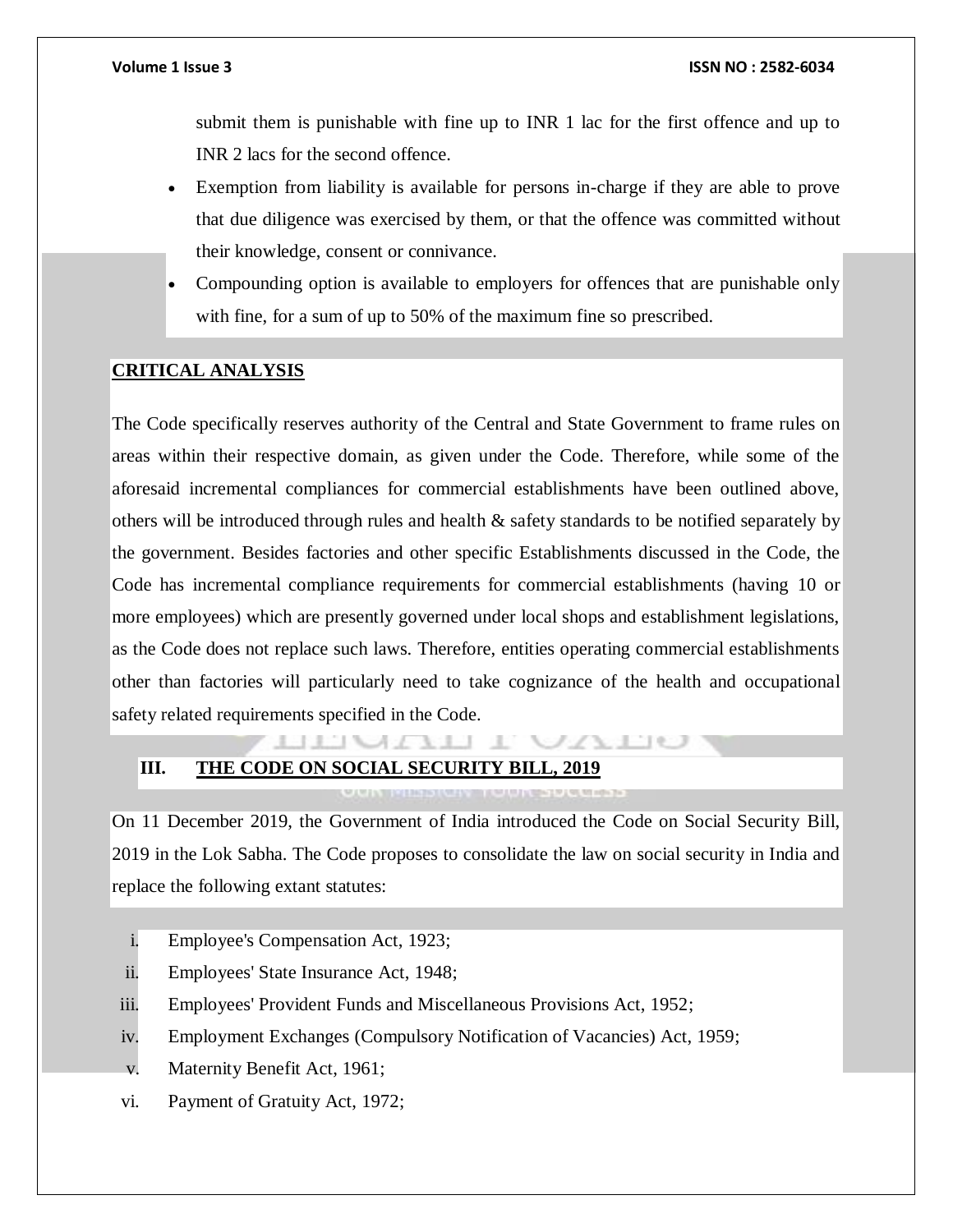- vii. Cine-Workers Welfare Fund Act, 1981;
- viii. Building and Other Construction Workers' Welfare Cess Act, 1996;
- ix. Unorganized Workers Social Security Act, 2008.

The Code has had its own long journey – from its inception as the draft Labour Code on Social Security and Welfare 2017 to the present day. The Code met with criticism from several quarters – while some thought that the proposed law did not do enough to overhaul the existing regime in favour of the workers, others criticized it for being too onerous to comply with.

### **SALIENT FEATURES**:

### **1. Definition of 'wages'**

- The Code aligns the definition of 'wages' with the one under the Code on Wages, 2019. As per the Code, 'wages' shall mean all remuneration whether by way of salaries, allowances or otherwise, which would, if the terms of employment (express or implied) were fulfilled, be payable to a person employed in respect of his / her employment, and includes basic pay, dearness allowance and retaining allowance.<sup>18</sup>
- A significant change in the definition of 'wages' is the inclusion of a proviso which essentially provides that if the excluded components (other than retirement benefits such as gratuity) exceed 50% of all remuneration paid, then the amount in excess of this 50% will be deemed to be 'wages' so that the wage portion remains at the 50% level.

### **2. Explanation to the definition of 'factory'**

• The definition of 'factory' clarifies that the mere fact that an electronic data processing unit or a computer unit is installed in any premises or part thereof shall not make the establishment a factory. This clarification probably comes in the wake of the judgment of the Bombay High Court in *Assistant Director, ESIC v Western Outdoor* 

<sup>&</sup>lt;sup>18</sup> Section 2(80), Code on Social Security, 2019.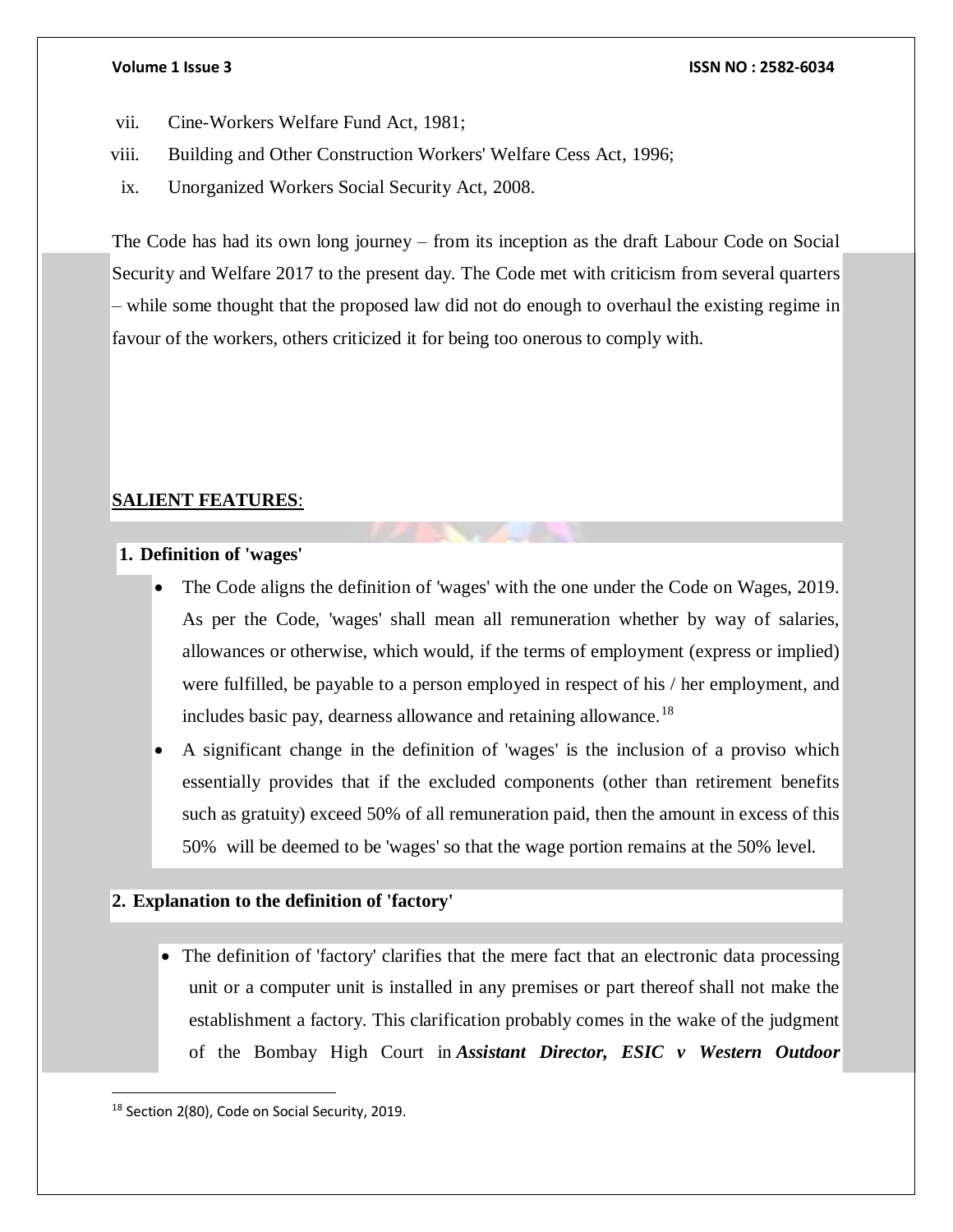*Interactive Private Limited<sup>19</sup>*, wherein it was held that development, programming and application of software would amount to a 'manufacturing process' within the meaning of the ESI Act, 1948.

#### **3. Express provisions for fixed-term employment contract**

 Previously, fixed-term employment arrangements were largely contractually governed. However, the Code provides that fixed-term employees shall be entitled to the same benefits as the permanent employees, albeit proportionately. This is important from payment of gratuity standpoint as the fixed-term employee would be eligible to such defined benefit proportionately notwithstanding that he/she has not completed the requisite qualifying period of continuous service.

#### **4. 'Employee' to not include apprentices**

 Unlike the draft Code released by the Ministry of Labour and Employment earlier which included 'apprentices engaged under the Apprentices Act, 1961' within the ambit of 'employee', the Code clarifies such apprentices will not be considered as employees. This change could be the result of several representations made by stakeholders which argued that inclusion of apprentices would not only increase the financial burden of employers but would also digress from the intent and object of the Apprentices Act, 1961. As provided in Section 18 of the Apprentices Act, 1961 read with the recently amended Apprenticeship Rules, 1992, apprentices ought to be regarded as trainees and not workers, and the provisions of any law with respect to employees would not apply to apprentices.

#### **5. Voluntary coverage under employees' state insurance framework**

 At present, the ESI Act does not provide for a voluntary coverage of employers and employees who are otherwise not covered therein. However, the Code provides that where the employer and the majority of employees have agreed that the chapter on employees' state insurance should be made applicable to the establishment, the Director

<sup>19</sup>First Appeal Number 143 of 2012.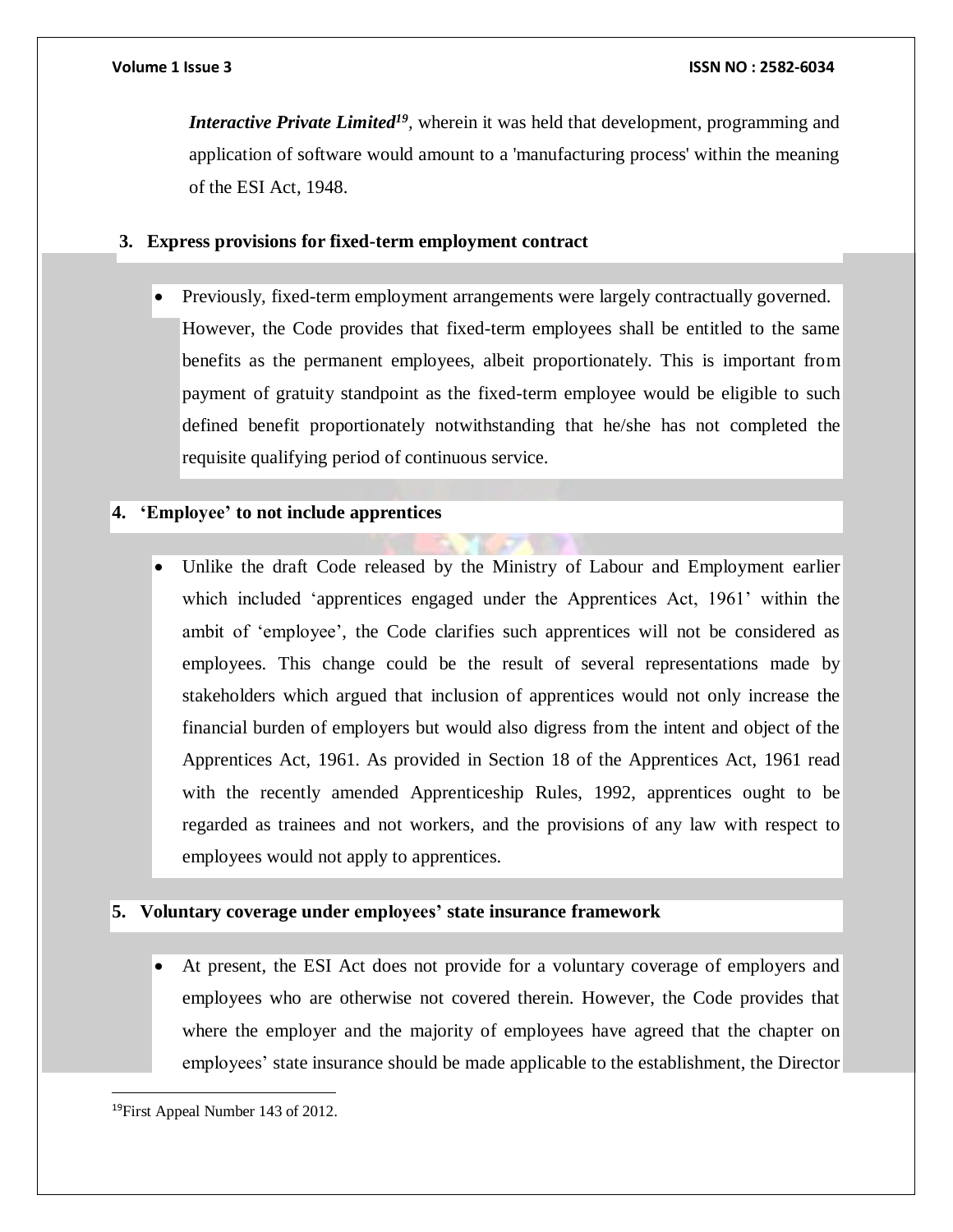General of the Corporation may apply the relevant provisions to such establishment by way of a notification to this effect.

### **6. Provident fund contribution on 'wages'**

- The EPF Act provides that the employees' provident fund contribution will be calculated on basic wages, dearness allowance and retaining allowance. However, the Supreme Court in *Regional Provident Fund Commissioner (II) West Bengal v Vivekananda Vidyamandir and Ors<sup>20</sup>*held that the allowances which are uniformly, necessarily and ordinarily payable to all employees in a particular category will also be included as part of 'basic wages'.
- The Code goes a step further and provides that the employees' provident fund contribution will be calculated on the 'wages' of the employees. However, the impact of the change is likely to be limited to the employees drawing wages less than or equal to the wage ceiling to be notified by the Central Government under the Code.

### **7. Payment of medical bonus**

 The Maternity Benefit Act, while providing for payment of medical bonus of up to INR 3,500, also stipulates that the Central Government may increase the amount of medical bonus subject to the maximum of INR 20,000. The Code, while mandating payment of medical bonus of INR 3,500, removes the upper limit of INR 20,000.

#### OUR MISSION YOUR SUCCESS

- **8. Career centers and compulsory notification of vacancies**
	- As opposed to 'employment exchanges' set up under the Employment Exchanges Act, 1959,the Code envisages setting up of career centers which would collect and furnish information relating not only to persons who seek to employ employees or persons who seek employment, but also to persons who seek vocational guidance or guidance to start their own ventures. Further, unlike the Employment Exchanges Act, 1959 which applies to only such establishments in the private sector which employ 25 or more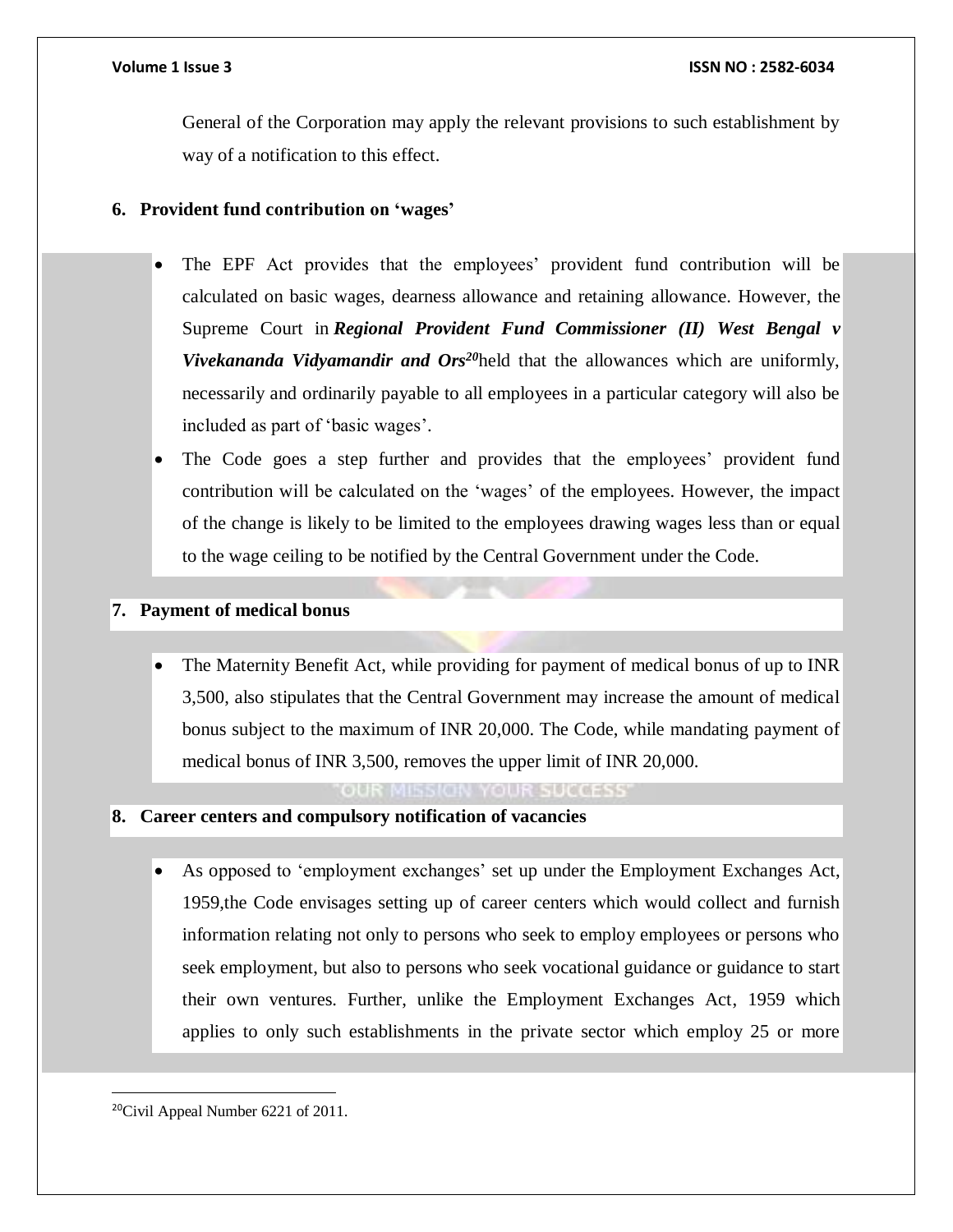persons, the Code requires notification of vacancies to career centers by every establishment.

### **9. Limitation period for inquiry and determination of dues in matters of contribution**

 In a relief to employers, the Code introduces a limitation period for determination of amounts due and initiation of inquiries of 5 years from the date the alleged amount is due as regards the chapters on employees' provident fund and employees' state insurance fund. Under the current framework, there is no such limitation, allowing authorities to initiate inquiries for any duration retrospectively.

### **10. Recovery of employees' insurance fund contribution**

- The Code inserts a new provision whereby if any employer fails or neglects to
	- (a) insure an employee; or
	- (b) pay any contribution in respect of an employee,

The authority may pay the benefit to such employee and recover the benefit from the employer to the extent of the 'capitalized value of the benefit' net of any payment of principal amount, interest and damages paid by the employer. $^{21}$ 

### **11. Provisions for 'gig workers' and 'platform workers'**

• The Code has introduced the terms 'aggregator'<sup>22</sup>, 'gig worker'<sup>23</sup> and 'platform' worker<sup> $24$ </sup>. An aggregator has been explained as a digital intermediary or a marketplace for a buyer or user of a service to connect with the seller or the service provider. The term 'gig worker' has been defined to mean a person who performs work and earns from such activities outside of the traditional employer-employee relationship. The Code does not, in this regard, clarify the expression 'outside of traditional employeremployee relationship'. The term 'platform worker' has been defined as a person

 $21$  Section 42(1), Code on Social Security, 2019.

<sup>&</sup>lt;sup>22</sup> Section 2(2), Code on Social Security, 2019.

<sup>&</sup>lt;sup>23</sup> Section 2(35), Code on Social Security, 2019.

<sup>&</sup>lt;sup>24</sup> Section 2(56), Code on Social Security, 2019.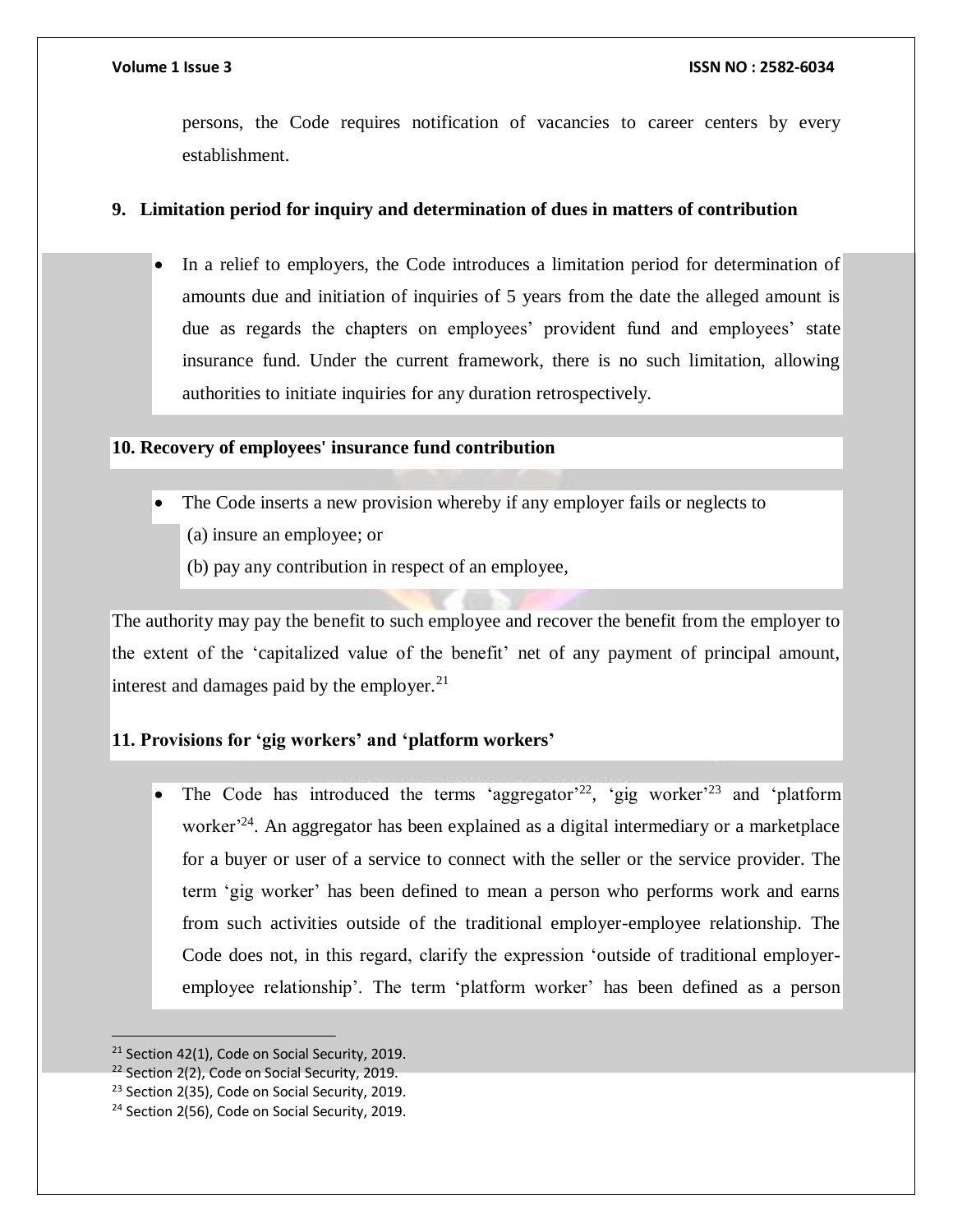engaged in an employment form where the organization uses an online platform to access other organizations or individuals to solve specific problems or to provide specific services in exchange for payment.

 Without going further into the above-mentioned work arrangements, the Code provides that the Central Government may formulate a scheme for the benefit of such workers and provide for the role of the aggregators in this regard.

#### **12. Enhanced penalties for violations**

- The existing legislations proposed to be repealed by the Code prescribe varied penalties for violations. While most of the legislations provide for fine as well as imprisonment, some (such as the Employee's Compensation Act) only prescribe fines. Further, the range of fines that may be imposed also varies, ranging from maximum of INR 5,000 under the Maternity Benefit Act to a maximum of INR 1,00,000 under the Employee's Compensation Act.
- The Code imposes stringent penalties in case of a contravention of any provision thereof. Further, in respect of a subsequent offence of failure to pay contributions, charges, cess, maternity benefit, gratuity or compensation committed by an employer, the employer is punishable with a minimum imprisonment of 2 years which may extend to 5 years and also a fine of INR 3,00,000.

and the state of the state of the first state of the field of the field of the field of the field of the field of the field of the field of the field of the field of the field of the field of the field of the field of the

### **13. Provisions for compounding of offences**

- None of the existing legislations sought to be repealed by the Code provide for an option of compounding of offences. Although few state-specific amendments have introduced compounding of offences under some of the said legislations (for instance, Gujarat allows for compounding of certain offences under the Gratuity Act), an option for compounding that is applicable across states does not exist in the provisions of the Central legislations.
- The Code has introduced an option of compounding of any offence which is not punishable with imprisonment only / imprisonment and fine. Further, it may be noted that an application for compounding can be made before or after the initiation of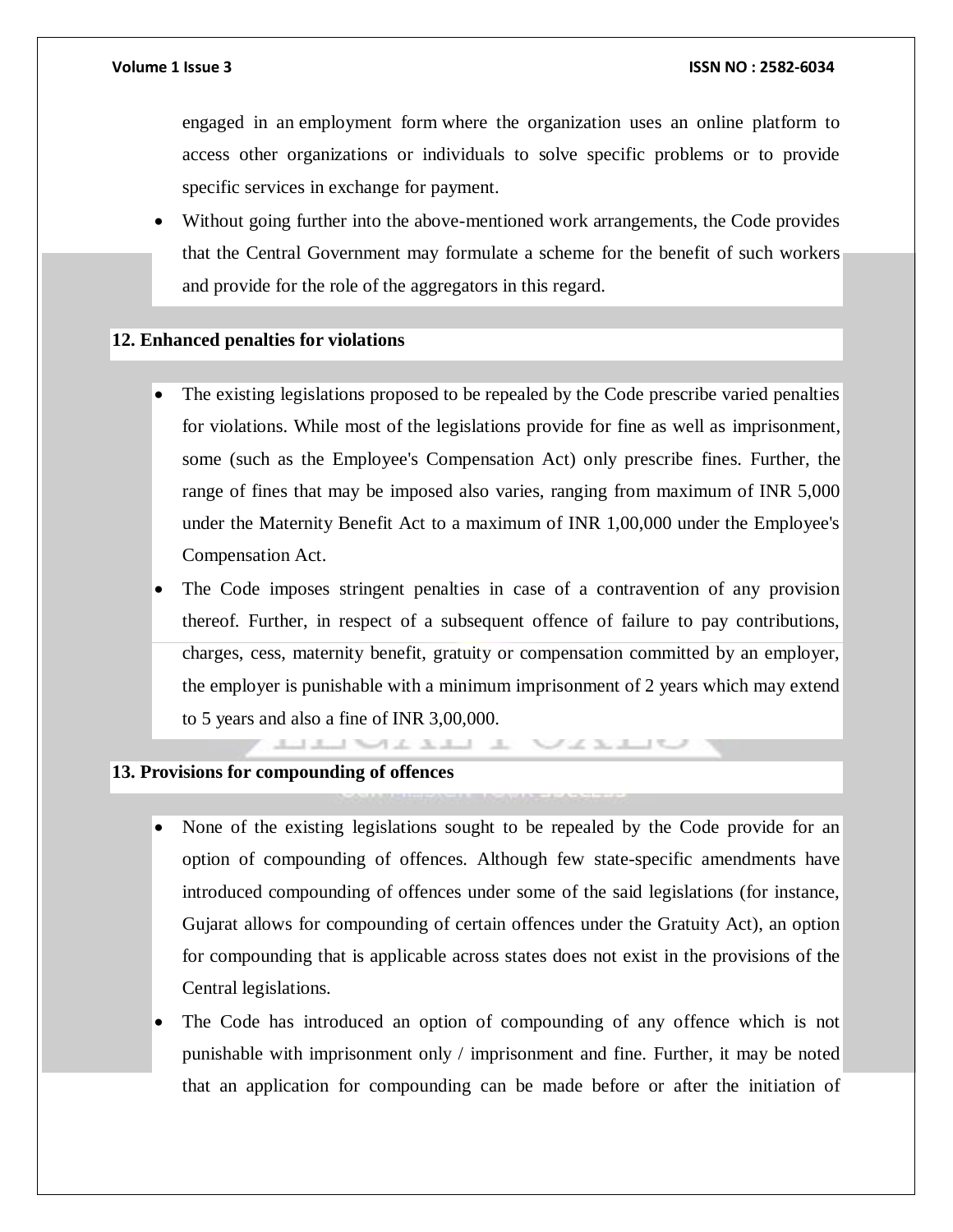prosecution in relation to the offence committed. Such compounding may be allowed by the officer authorized by the government in this regard, and it can be made before or after the initiation of prosecution in relation to the offence committed. However, such an opportunity for compounding is not available to an employer for the second time or thereafter within a period of 5 years from the date of either (i) commission of a similar offence which was earlier compounded; or (ii) commission of a similar offence for which such person was earlier convicted.

### **IV. THE INDUSTRIAL RELATIONS CODE BILL, 2019**

The Code on Industrial Relations Bill, 2019, which aims to streamline industrial relations and help India improve its ease of doing business index, was introduced in the Lok Sabhaon November 28, 2019. The Union Cabinet chaired by the Prime Minister, Mr. Narendra Modi, has given its approval for the introduction of the IR Code in the Parliament. The IR Code is the third of four labour codes to receive the approval from the Cabinet. It was subsequently referred to the Standing Committee on December 23, 2019.

The IR Code seeks to amalgamate, simplify and rationalize the provisions of 3 central enactments relating to industrial relations:

- **LITULITIE**
- (i) The Trade Union Act, 1926;
- (ii) The Industrial Disputes Act, 1947; and
- (iii) The Industrial Employment (Standing Orders) Act, 1946

The Statement of objects and reasons of the Code states that amalgamation of the three Enactments would "*facilitate the implementation and also remove the multiplicity of definitions and authorities without compromising on the basic concepts of welfare and benefits to workers*".

### **SALIENT FEATURES:**

1. Under the Code, a trade union can be registered if 7 or more members of a trade union apply for registration. Trade unions having a membership of at least 10% of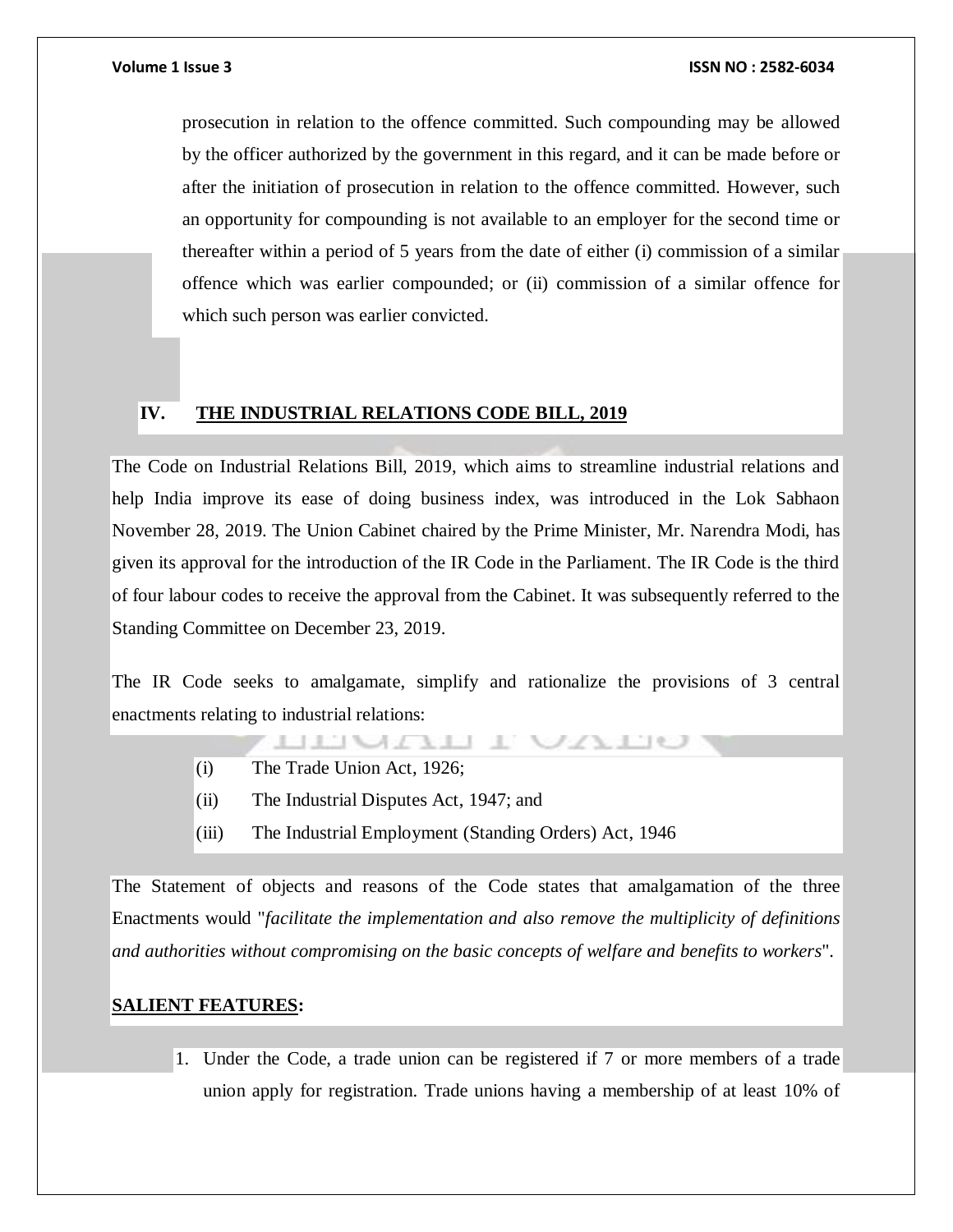the workers or 100 workers, whichever is less, will be registered. The central or state governments are accorded the discretion to recognize a trade union or a federation of trade unions as Central or State Trade Unions, respectively.

- 2. The Code also provides for a negotiation union in an industrial establishment, for carrying out negotiations with the employer. In the event an industrial establishment has only one trade union, the employer is mandated to recognize such trade union as the sole negotiating union of the workers. Where multiple trade unions exist, the trade union with the support of at least 75% of the workers will be recognized as the negotiating union.
- 3. The Code prohibits employers, workers and trade unions from committing any unfair labour practices, as more particularly set out in Schedule 2 of the Code. This Schedule 2, *inter alia*, includes:
	- (a) restricting workers from forming trade unions,
	- (b) establishing employer sponsored trade union of workers,
	- (c) coercing workers to join trade unions, etc.
- 4. The Code mandates every industrial establishment with a minimum of 100 workers to prepare standing orders on certain matters, as more particularly set out in Schedule 1 of the Code. The central government is given the onus to prepare model standing orders on such matters basis which, every industrial establishment is required to prepare standing orders for their respective establishment. These matters, *inter alia*, relate to:

(a) classification of workers

- (b) manner of providing information to the workers regarding working hours, holidays, pay days, etc
- (c) termination of employment
- (d) suspension for misconduct
- (e) grievance redressal mechanism for workers, etc.
- 5. The Code defines lay-off as the inability of an employer, due to shortage of coal, power, or breakdown of machinery, from giving employment to a worker.<sup>25</sup> It also provides for the employers to terminate the services of a worker i.e., retrenchment.

 $\overline{a}$ <sup>25</sup> Section 2(q), TheIndustrial Relations Code, 2019.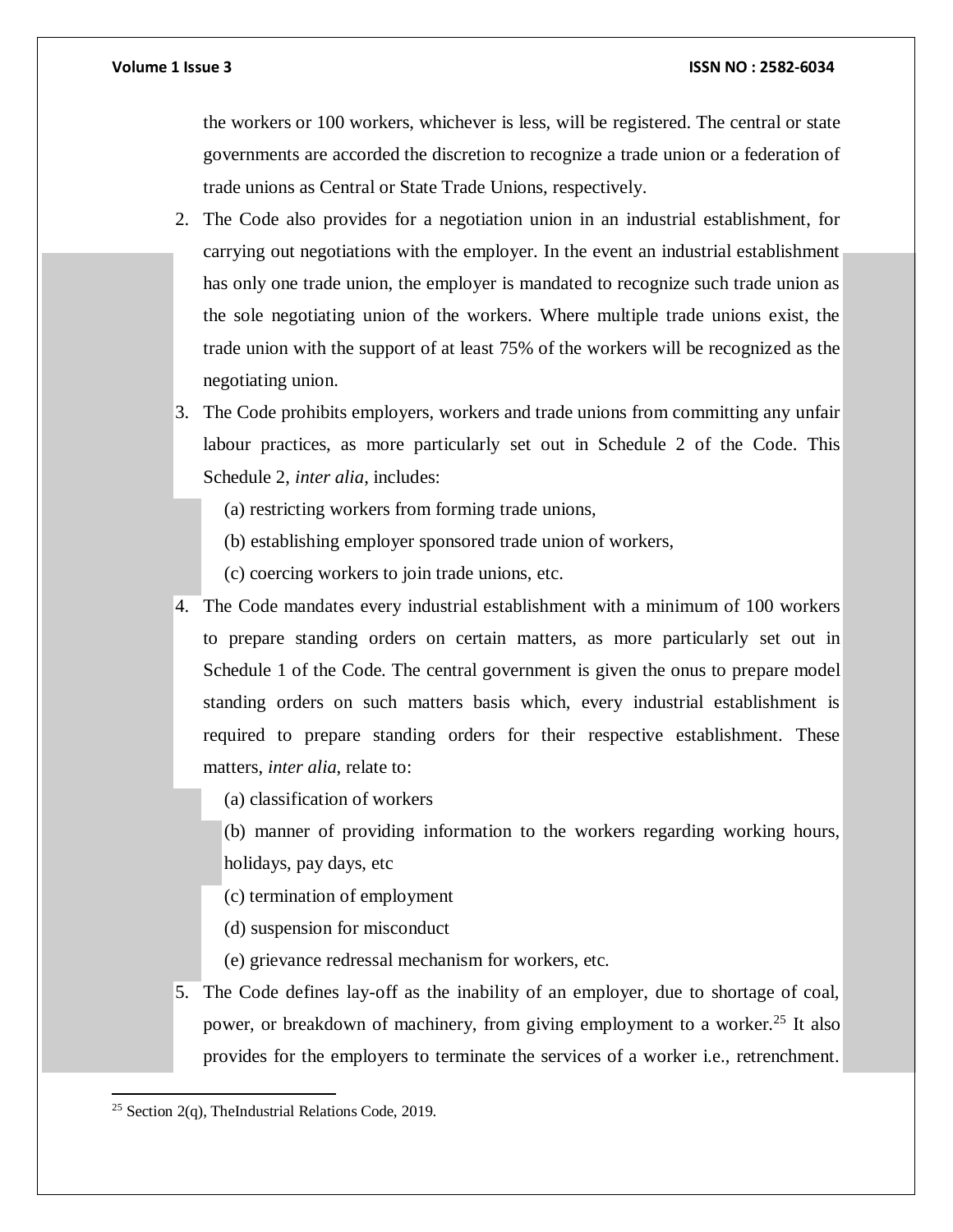Employers of industrial establishments such as mines, factories and plantations with at least 100 workers are mandatorily required to take prior permission of the central or state government before lay-off, retrenchment or closure. A fine of INR 1,00,000, which may extend up to INR 10,00,000, can be levied on any person who contravenes this provision.<sup>26</sup>

- 6. It has been further clarified that termination of services of a workman on completion of his tenure, in a fixed-term employment, will not be considered as retrenchment. Fixed-term employment is defined to mean engagement of a worker on the basis of a written contract for a fixed period.<sup>27</sup> Such fixed-term employees are entitled to receive all statutory benefits like social security, wages, etc., at par with the regular employees.
- 7. Mandatory compensation provisions have also been inserted upon lay-off and/or retrenchment of workers. Every industrial establishment employing 50 to 100 workers is required to:

(a) pay 50% of the basic wages and dearness allowance to a worker who has been laid-off; and

(b) give one months' notice and wages for such period to a worker who has been retrenched.

Any person who contravenes this provision is punishable with a fine of INR 50,000, which may extend up to INR  $2,00,000^{28}$ 

**ON YOUR SUCCESS** 

8. Additionally, an employer is required to set up a re-skilling fund for training of retrenched employees. Every employer is required to contribute 15 days of wages, or such other days that may be notified by the central government, to the fund. Further, the retrenched employee is entitled to be paid 15 days' wages from the fund within 45 days of his retrenchment.

 $26$  Section 86 (1), The Industrial Relations Code, 2019.

<sup>27</sup> Section 2 (l), The Industrial Relations Code, 2019.

<sup>28</sup> Section 86 (3), The Industrial Relations Code, 2019.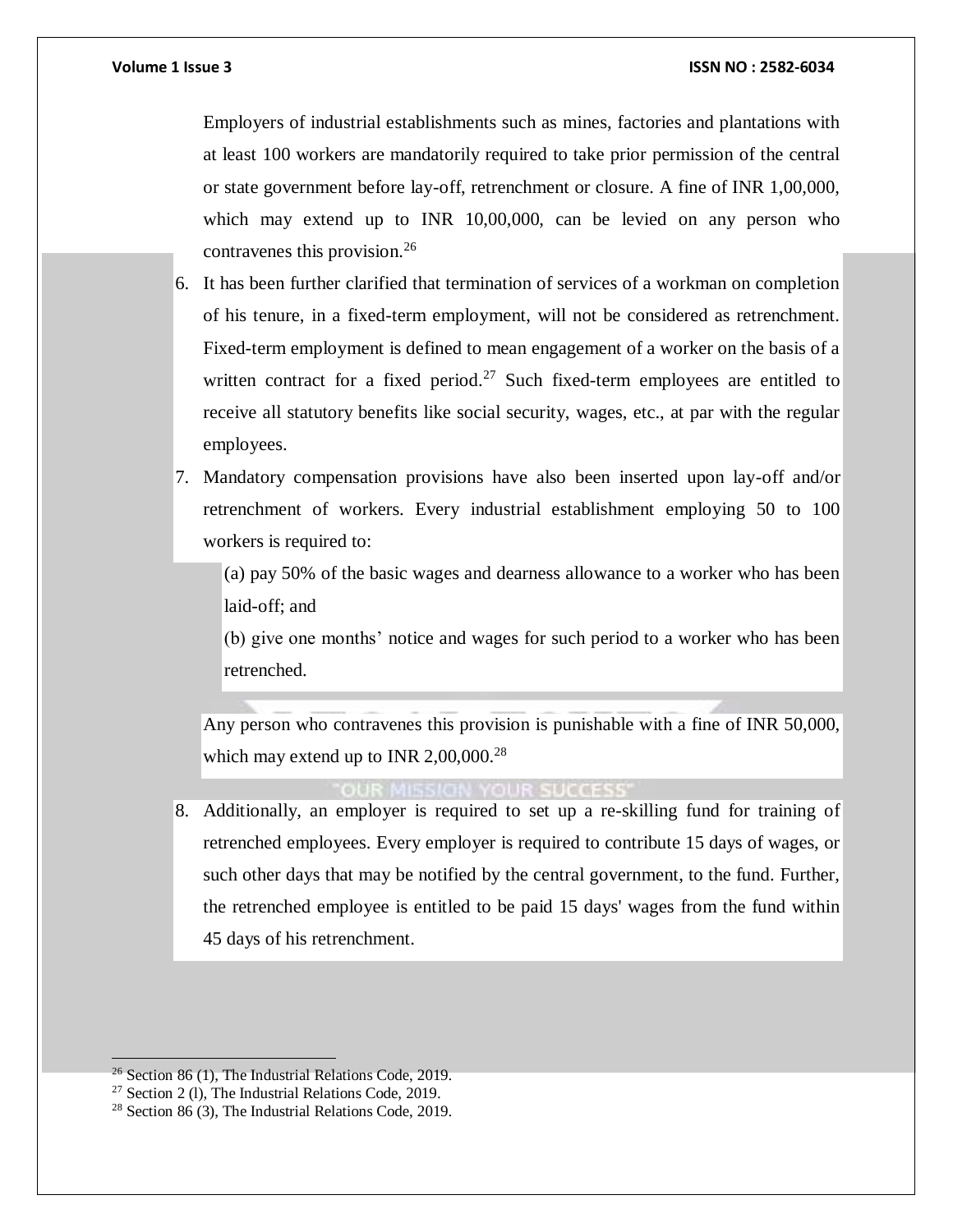- 9. The Code paves a path for industrial disputes to be voluntarily referred to arbitration by the employer as well as the workers. The parties to the dispute are required to execute a written agreement referring the dispute to an arbitrator.
- 10. Over and above the provisions on referring an industrial dispute for voluntary arbitration, the central or state governments, at their sole discretion, may also appoint conciliation officers to mediate and promote amicable settlement of industrial disputes.
- 11. The Code provides for the constitution of Industrial Tribunals for the settlement of industrial disputes. The Industrial Tribunal will comprise of two members:

(a) a Judicial Member, who is a High Court Judge or has served as a District Judge or an Additional District Judge for a minimum of 3 years;<sup>29</sup> and

(b) an Administrative Member, who has over 20 years of experience in the fields of economics, business, law, and labour relations.<sup>30</sup>

12. The central government is also empowered to constitute National Industrial Tribunals for settlement of industrial disputes $31$ . These National Industrial Tribunals are specifically set up for investigating industrial disputes which:

(a) involve questions of national importance; and/or

(b) could impact industrial establishments situated in more than one state.

Members of the National Industrial Tribunal will include:

(a) a Judicial Member, who has been a High Court Judge; and

(b) an Administrative Member, who has been a Secretary in the central government.

#### **CRITICAL ANALYSIS**

 $\overline{a}$ 

While the IR Code addresses industry concerns and has been widely welcomed by corporate India, there has also been strong opposition of the Code from trade unions and economists cutting across ideological lines. Trade Unions believe that the codes are part of the government's

 $29$  Section 44 (4), The Industrial Relations Code, 2019.

<sup>30</sup> Section 44 (5), The Industrial Relations Code, 2019.

<sup>31</sup> Section 46 (1), The Industrial Relations Code, 2019.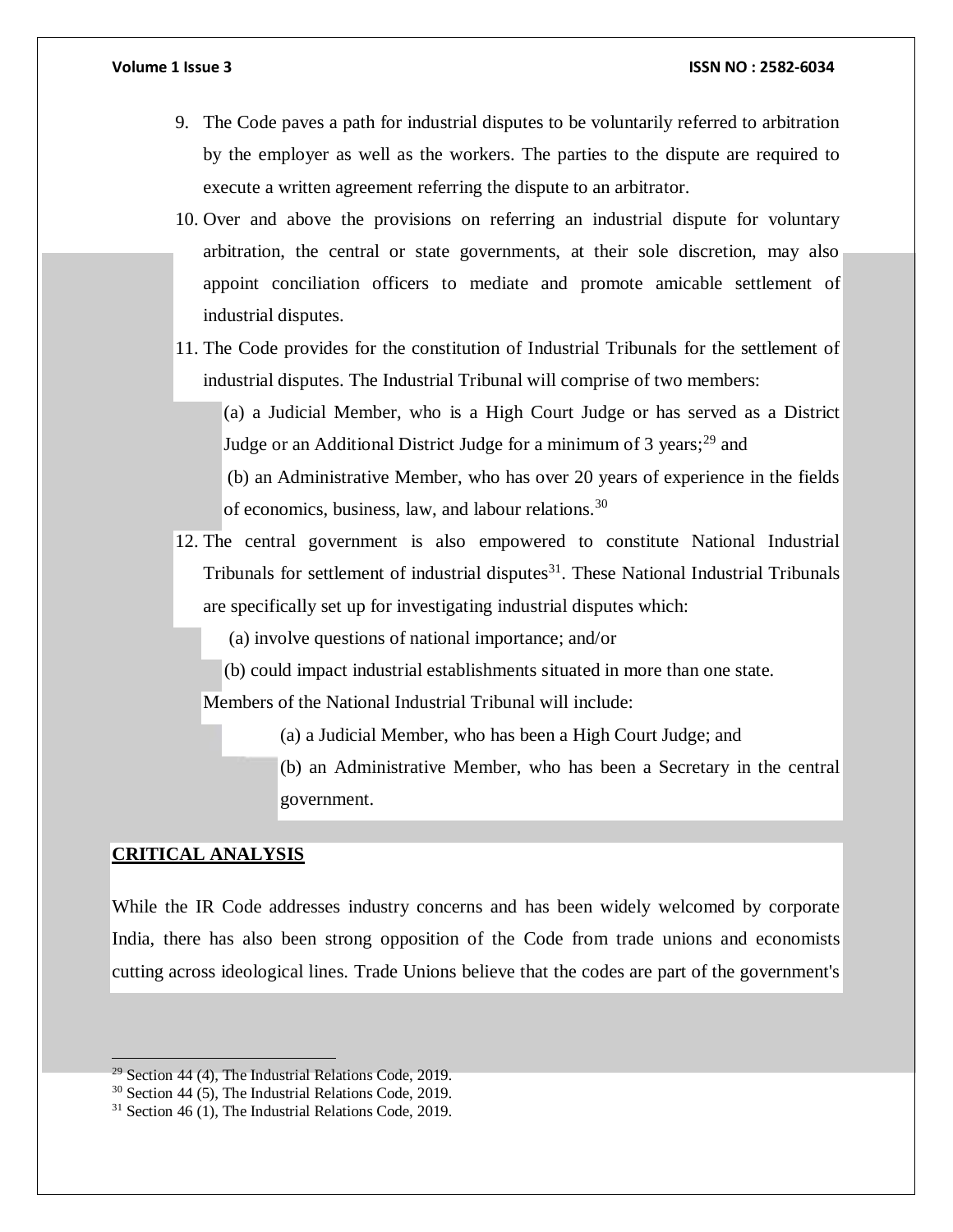move towards massive privatization and flawed economic policies that have already resulted in severe slowdown in the economy.

The trade unions nationwide have opposed and are still opposing the Code primarily because even though the Code provides for employers of industrial establishments with at least 100 workers to mandatorily take the prior permission of the central or state government before layoff, retrenchment or closure, the central or state government have the power to modify the abovementioned threshold of 100 workers by issuing a notification.

The government had earlier proposed to increase the threshold from 100 workers to 300 workers. This was shot down vehemently as a result of which, the proposed Code includes the provision of amendment of the threshold via a notification. The trade unions fear that the governments can very easily issue a notification reducing the threshold, thereby taking away the rights of workers by disguising it as simplification of labour laws.

The trade unions further say that the bill is 'anti-worker' as it allows employers to hire and fire workers easily, has no safeguards for workers, makes it harder for workers to negotiate better terms with employers, and makes strike actions more difficult.<sup>32</sup>

The ease of compliance of labour laws is anticipated to promote setting up of more enterprises, thus acting as a catalyst for creating further employment opportunities in the country.

#### **CONCLUDING REMARKS:**

Whether these codes are a success or failure is hard to say, since the opinions on their utility are divided. While some welcome them as a revolutionary step towards empowering the workforce, others are apprehensive about how fruitful these reforms might be. There is a school of thought that contends that these codes bring nothing new to the table, and are mere amalgamations of pre-existing laws. The problem areas have not been remedied, and there are still procedural fallacies. Various trade unions have come together to condemn these codes as well; they view is as a political move by the government which creates an illusion of empowerment while cleverly

<sup>32</sup> . IndustriALL Global Union, "*Indian unions hold nationwide protest against anti-worker labour law reforms,*" (April 20, 2020, 4:15 P.M), http://www.industriall-union.org/indian-unions-hold-nationwide-protest-against-antiworker-labour-law-reforms.